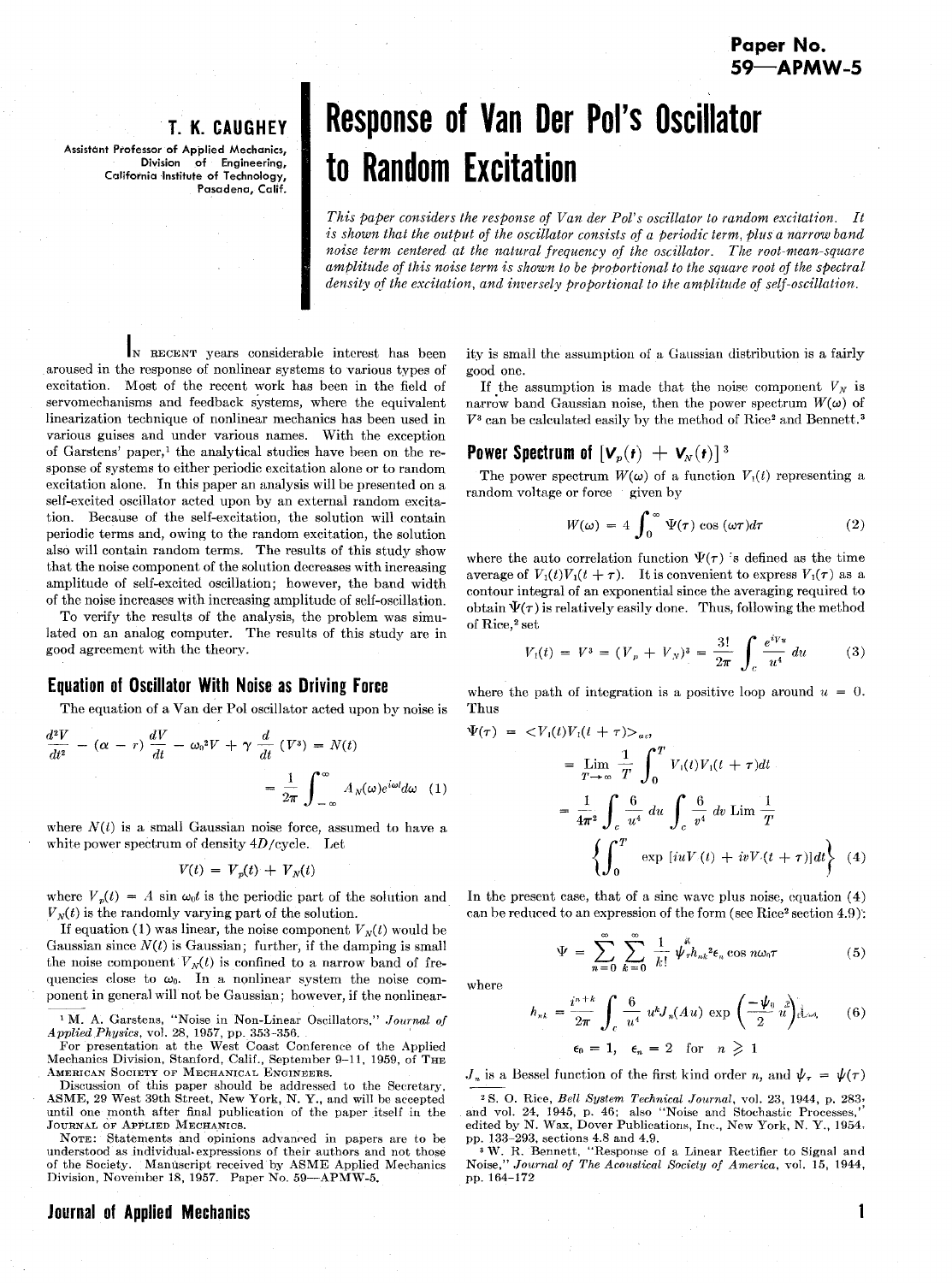is the correlation function of  $V_N(t)$ . In order to determine the spectral distribution of  $V^3$ ,  $h_{nk}$  must be evaluated:  $\Psi(\tau)$  can then be calculated and finally by means of equation (2),  $W(\omega)$  can be evaluated. The reduction of the auto correlation function in equation (4) to the form given by Rice in equation *(5)* allows a selection in the modulation products of the solution, of those components whose frequencies fall near  $\omega_0$  and are largest in magnitude.

Examination of equation (6) shows that:

$$
h_{nk} = 0 \text{ if } n + k \geq 4
$$

A table of  $h_{nk}$  for  $n + k \leq 3$  follows:

$$
h_{00} = 0 \t\t h_{10} = \frac{A}{2} \left( 3\psi_0 + \frac{3A^2}{4} \right); \quad h_{21} = \frac{3}{2} A^2
$$
\n
$$
h_{01} = 3 \left( \frac{A^2}{2} + \psi_0 \right) \quad h_{11} = 0 \t\t h_{30} = \frac{A^3}{8}
$$
\n
$$
h_{02} = 0 \t\t h_{12} = 3A
$$
\n
$$
h_{03} = 6
$$

Substituting (7) into (5) one finds that:

(i)  $h_{21}$  and  $h_{30}$  have no contribution at  $\omega_0$ .

(ii) If  $A^2 > A > \psi_0$  the largest contribution to  $\Psi$  comes from  $h_{01}$  and  $h_{10}$ .

Substituting equation (5) into equation (2)

$$
W(\omega) \simeq 4h_{01}^2 \int_0^\infty \psi_\tau \cos \omega \tau d\tau + 2h_{10}^2 \int_0^\infty \cos \omega \tau \cos \omega_0 \tau d\tau \quad (8)
$$

Therefore the power spectrum of 
$$
V_1^3
$$
 is given by  
\n
$$
W(\omega) \simeq h_{01}^2 W_n(\omega) + 2h_{10}^2 \delta(\omega_0)
$$
\n(9)

where  $W_n(\omega)$  is the power spectrum of  $V_N(\tau)$ . Substituting into  $(9)$  the values of  $h_{01}$  and  $h_{10}$  given in (7)

$$
W(\omega) = (3\psi_0 + \frac{s_{2A_2}}{2})^2 W_n(\omega) + \frac{A^2}{2} (3\psi_0 + \frac{s_{4A_2}}{2})^2 \delta(\omega_0)
$$
 (10)

It is to be noted that

$$
Wn(\omega) \text{ is the power spectrum of } V_N(t)
$$
\n
$$
\left.\frac{A^2}{2} \,\delta(\omega_0) \text{ is the power spectrum of } A \sin \omega_0 t\right\} \qquad (11)
$$

Thus the power spectrum of  $V^3$  as given by equation (10) is the same as would have been obtained by passing the noise component through a linear device with a gain of  $(3\psi_0 + \frac{3}{2}A^2)$  and passing the periodic part of the solution through a linear device with a gain of  $(3\psi_0 + \frac{3}{4}A^2)$ . This result is in complete agreement with that obtained by a straightforward application of Van der Pol's method neglecting higher order cross-modulation terms.

#### **Equivalent Linear Form of Equation (1)**

Equation *(1)* may now be replaced by an equivalent linear equation having the same first-order power spectrum. Equation *(1)* becomes

$$
\left[\frac{d^2V_p}{dt^2} - \left\{\alpha - r - \gamma \left(3\psi_0 + 3A^2/4\right)\right\} \frac{dV_p}{dt} + \omega_0^2 V_p\right]
$$

$$
+\left[\frac{d^2V_n}{dt^2} - \left\{\alpha - r - \gamma(3\psi_0 + \frac{s}{2}A^2)\right\}\frac{dV_n}{dt} + \omega_0^2V_n\right] = N(t) \tag{12}
$$

The terms in the first bracket are all periodic, none of the other terms are periodic, hence the terms in the first bracket must be zero. Equation *(12)* therefore splits into two separate linear equations:

$$
\frac{d^2V_p}{dt^2} - \left\{\alpha - r - \gamma (3\psi_0 + 3A^2/4) \right\} \frac{dV_p}{dt} + \omega_0^2 V_p = 0 \quad (13)
$$

and

$$
\frac{d^2V_N}{dt^2} - \{ \alpha - r - \gamma (3\psi_0 + \frac{3}{2}A^2) \} \frac{dV_N}{dt} + \omega_0^2 V_N = N(t) \quad (14)
$$

#### **Solution of Equations (13) and (14)**

Consider equation *(13);* two stable solutions are possible: (a)  $V_p = A \sin \omega_0 t$  *A*  $\neq 0$ . In this case

$$
\alpha - r - \gamma \left( 3\psi_0 + 3A^2/4 \right) = 0.
$$

Hence

**(7)** 

$$
A^2 = \frac{\alpha - r}{\alpha/4\gamma} - 4\psi_0 \tag{15}
$$

But  $(\alpha - r)/\frac{3}{4} = A_0^2$ , where  $A_0$  is the amplitude of oscillation in the absence of noise

$$
\therefore \frac{A^2 = A_0^2 - 4\psi_0}{\sqrt{16}}
$$

Equation (16) requires that  $A_0^2 > 4\psi_0$ ; this condition will naturally be satisfied if  $N(t)$  is kept sufficiently small.

(b) Another possibility is that  $V_p = 0$ . If this is to be a stable solution

$$
\alpha - r - \gamma(3\psi_0) < 0 \tag{17}
$$

i.e., 
$$
\overline{}
$$

$$
\alpha - r - \gamma(3\psi_0) < 0 \tag{11}
$$
\n
$$
\psi_0 > \frac{1}{4} \frac{\alpha - r}{3/4} = \frac{1}{4} A_0^2 \tag{18}
$$

In deriving equation (9) it was assumed that  $A^2 > \psi_0$ ; since this condition is violated in case *(b)* the analysis breaks down. For this reason, and also for the reason that the effect of small noise is of more practical interest, further analysis will be restricted to case *(a).* 

Using the results of  $(a)$ , substitute equation  $(15)$  into equation *(12):* 

$$
\frac{d^2V_N}{dt^2} - \left\{\alpha - r - \gamma \left(3\psi_0 + 2\frac{(\alpha - r)}{\gamma} - 6\psi_0\right)\right\} \frac{dV_N}{dt} + \omega_0^2 V_N = N(t) \quad (19)
$$

*i.e.* 

$$
\frac{d^2V_N}{dt^2} + \left\{\alpha - r - 3\gamma\psi_0\right\}\frac{dV_N}{dt} + \omega_0^2V_N = N(t) \qquad (20)
$$

Let

$$
\beta = \alpha - r - 3\gamma \psi_0 \tag{21}
$$

by equation (15)  $\beta \geq 0$ . Equation (20) is therefore identical with the Langevin equation for the Brownian motion of a sirnple harmonic oscillator.

# **Transactions of the ASME**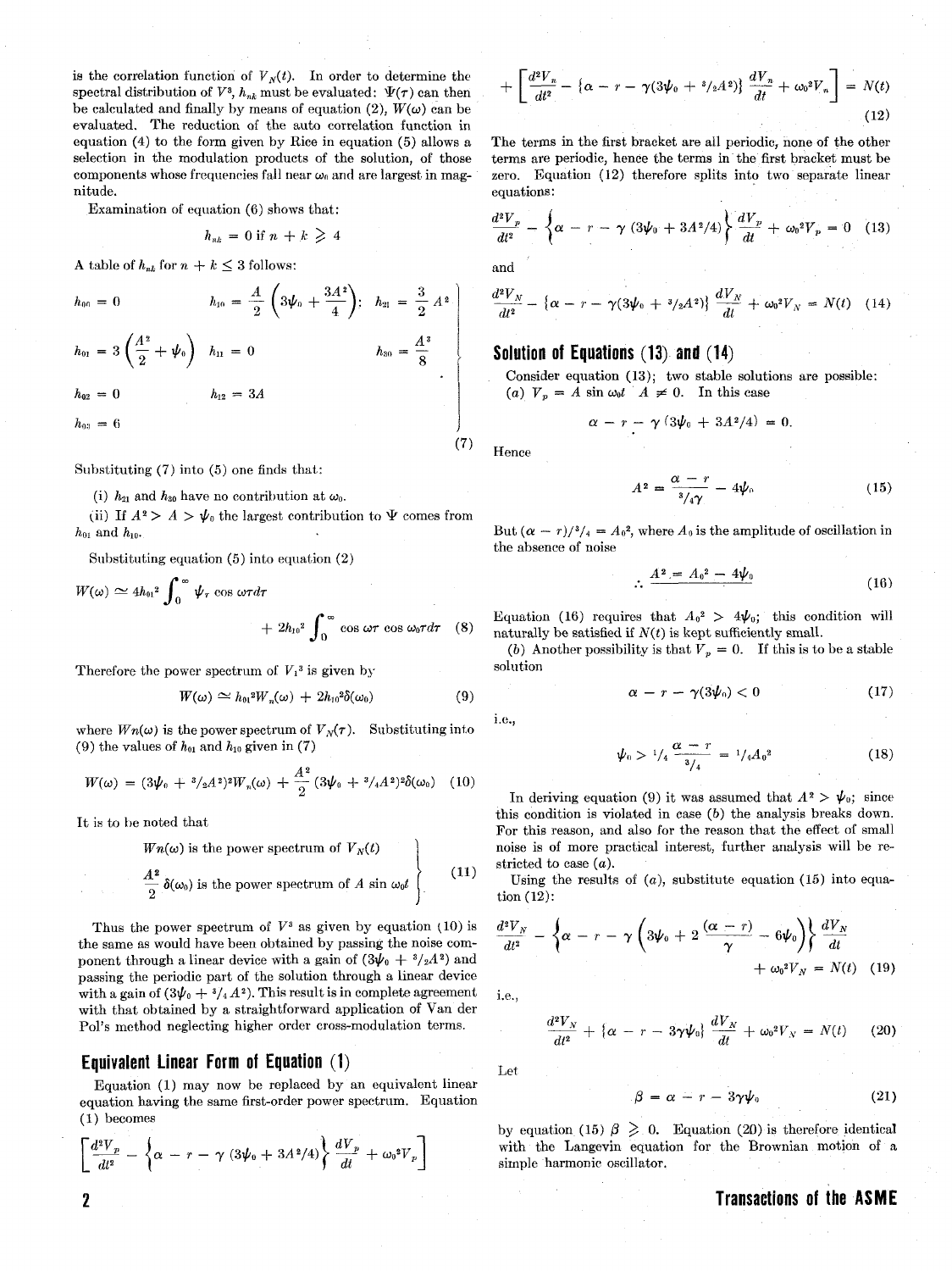Since  $N(t)$  is Gaussian, it is clear that  $V_N(t)$  will also be a Gaussian random process with a spectrum:

$$
V_N(\omega) = \frac{4D}{|\omega_0^2 - \omega^2 + i\omega\beta|^2}
$$
 (22)

from which it follows that

V

$$
\psi(\tau) = \langle V_N(t) V_N(t+\tau) \rangle a v = \frac{2D}{\pi} \int_0^{\infty} \frac{\cos \omega \tau}{(\omega^2 - \omega_0^2)^2 + \beta^2 \omega^2} d\omega
$$
\n
$$
\psi_0 \simeq \frac{4}{3\gamma} \frac{D}{A_0^2 \omega}
$$
\n
$$
\psi(\tau) = \frac{D}{\beta \omega_0^2} \exp\left(-\frac{\beta \tau}{2}\right) \left(\cos \omega_1 \tau + \frac{\beta}{2 \omega_1} \sin \omega_1 \tau\right) \quad (23)
$$
\nby (28).

where  $\omega_1^2 = \omega_0^2 - \beta^2/4$ .

In particular, when  $\tau = 0$ 

$$
\psi_0 = \sigma^2 = \langle V_N(t)^2 \rangle_{av} = \frac{D}{\beta \omega_0^2} \tag{24}
$$

Thus, substituting for  $\beta$ , a quadratic equation in  $\psi_0$  is obtained; viz., Thus, if  $A_0$  increases,  $\beta$  increases, and hence the bandwidth  $\Delta \omega$ 

$$
3\gamma\psi_0{}^2 - (\alpha - r)\psi_0 + \frac{D}{\omega_0{}^2} = 0 \qquad (25)
$$

$$
\Psi_0 = \frac{1}{s} A_0^2 \pm \left[ \left( \frac{1}{s} A_0^2 \right)^2 - \frac{D}{3 \gamma \omega_0^2} \right]^{1/2} \tag{26}
$$

$$
A_0 = \left(\frac{\alpha - r}{\frac{3}{4\gamma}}\right)^{1/2}
$$

is the amplitude of self-oscillation in the absence of noise.

The positive root in equation (26) can be eliminated on physical grounds, since  $\psi_0$  must tend to zero as D tends to zero.

$$
\therefore \psi_0 = \frac{1}{8} A_0^2 - \left[ \left( \frac{1}{8} A_0^2 \right)^2 - \frac{D}{3 \gamma \omega_0^2} \right]^{1/2} \tag{27}
$$

In particular if

$$
\frac{D}{3\gamma {\omega_0}^2} \ll (1/\mathrm{s} A_0{}^2)^2
$$

equation (27) reduces to

$$
\psi_0 \simeq \frac{4}{3\gamma} \frac{D}{A_0^2 \omega_0^2} \tag{28}
$$

Hence

$$
\sqrt{\psi_0} = \sigma = \frac{1}{A_0} \left(\frac{4D}{3\gamma\omega_0^2}\right)^{1/2} \tag{29}
$$

Thus for small noise, the rms amplitude of the noise component of  $V(t)$  is proportional to the square root of the spectral density and inversely proportional to the amplitude of self-oscillator in the absence of noise. The effect of the noise on the amplitude of selfoscillator can be seen by substituting (27) into (16). Thus

$$
A^{2} = \frac{1}{2}A_{0}^{2} + \frac{1}{2}A_{0}^{2} \left\{ \left( 1 - \frac{64D}{3\gamma A_{0}^{4}\omega_{0}^{2}} \right)^{1/2} \right\} \tag{30}
$$

For a given  $A_0$ , A will decrease as the spectral density D of the noise is increased.

## **Bandwidth of**  $V_N(t)$

The power spectrum of the noise component  $V_N(t)$  of the solution is given by (22)

#### **Journal of Applied Mechanics**

$$
W_n(\omega) = \frac{4D}{(\omega_0^2 - \omega^2) + (\omega\beta)^2}
$$

Thus the bandwidth to the half-power points is given by

$$
\Delta \omega = \beta \tag{31}
$$

But by (21)  $\beta = \alpha - r - 3\gamma\psi_0$ , and if D is small

$$
\boldsymbol{\psi}_{\text{\tiny{0}}}\simeq\frac{4}{3\gamma}\,\frac{D}{A_{\text{\tiny{0}}}{}^2\!\omega_{\text{\tiny{0}}}{}^2}
$$

Thus

$$
\beta = \sqrt[3]{4\gamma} \frac{\alpha - r}{\sqrt[3]{4\gamma}} - \frac{4D}{A_0^2 \omega_0^2}
$$
  

$$
\therefore \beta = \sqrt[3]{4\gamma} A_0^2 - \frac{4D}{A_0^2 \omega_0^2}
$$
 (32)

also increases.

#### **Summary of Results of Analysis**

The results of the analysis may be summarized as follows: If a Van der Pol oscillator is excited by a small Gaussian noise force, then :

where (i) The amplitude of self-oscillation decreases with increasing  $N(t)$ .

> (ii) The largest part of the noise component of the signal is narrow band Gaussian, centered at the frequency of self-oscillation, with a bandwidth increasing with increasing amplitude of self-oscillation.

> (iii) The mean squared amplitude of the noise component is proportional to the input noise power, but inversely proportional to the square of the amplitude of self-oscillation.

> The result (iii) is in disagreement with the results obtained by Garstens<sup>1</sup> who finds that the noise component increases rapidly with the amplitude of self-oscillation. To resolve this problem, equation (1) was simulated on an electronic differential analyzer, and a study was made of the effect of the amplitude of self-oscillation on the magnitude of the noise component of the output.

#### **Summary of Results of Computer Studies**

The following results were obtained from a computer study of equation (1) for small  $N(t)$ :



 $\mathbf{3}$